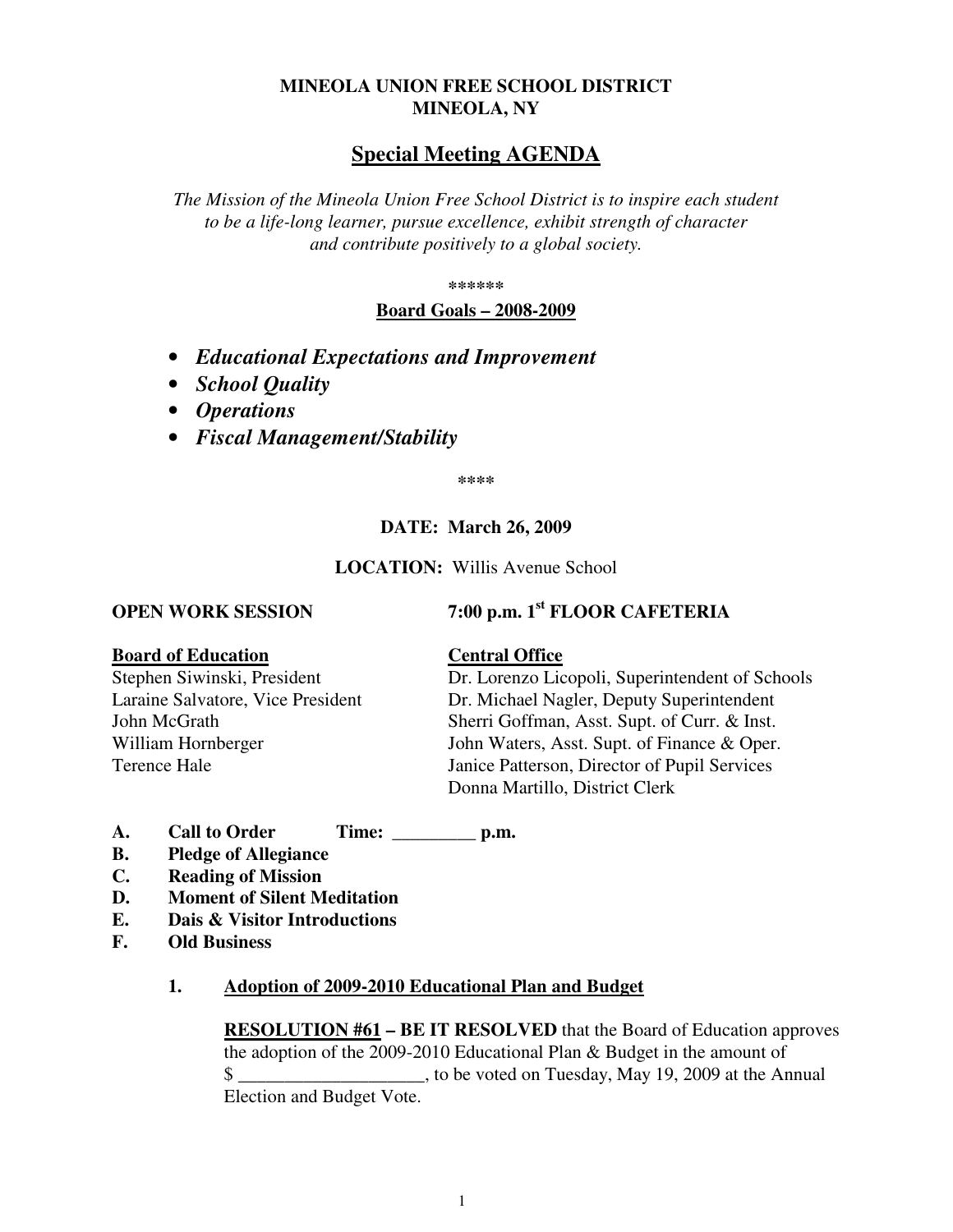| <b>Motion:</b><br>Second: |     |  |
|---------------------------|-----|--|
|                           |     |  |
| Yes:                      | No: |  |
|                           |     |  |
|                           |     |  |
|                           |     |  |
|                           |     |  |
|                           |     |  |

Passed:

## **2. Use of Facilities Request**

**RESOLUTION #62 – BE IT RESOLVED** that the Board of Education approves Use of Facilities Request by the Mineola Middle School PTA for the  $80<sup>th</sup>$  Birthday Celebration of the Middle School.

| <b>Motion:</b> |     |
|----------------|-----|
| Second:        |     |
| Yes:           | No: |
|                |     |
|                |     |
|                |     |
|                |     |

Passed:

### **G. New Business**

### **H. Consensus**

# **1. Accepting of Minutes**

a. That the Board of Education accepts the minutes of the February 5, 2009 (Workshop) Meeting as presented.

**RESOLUTION #63 – BE IT RESOLVED** that the Board of Education approves Consensus Agenda Items H.1.a. as presented.

| <b>Motion:</b><br>Second: |     |
|---------------------------|-----|
| Yes:                      | No: |
|                           |     |
|                           |     |
|                           |     |
|                           |     |